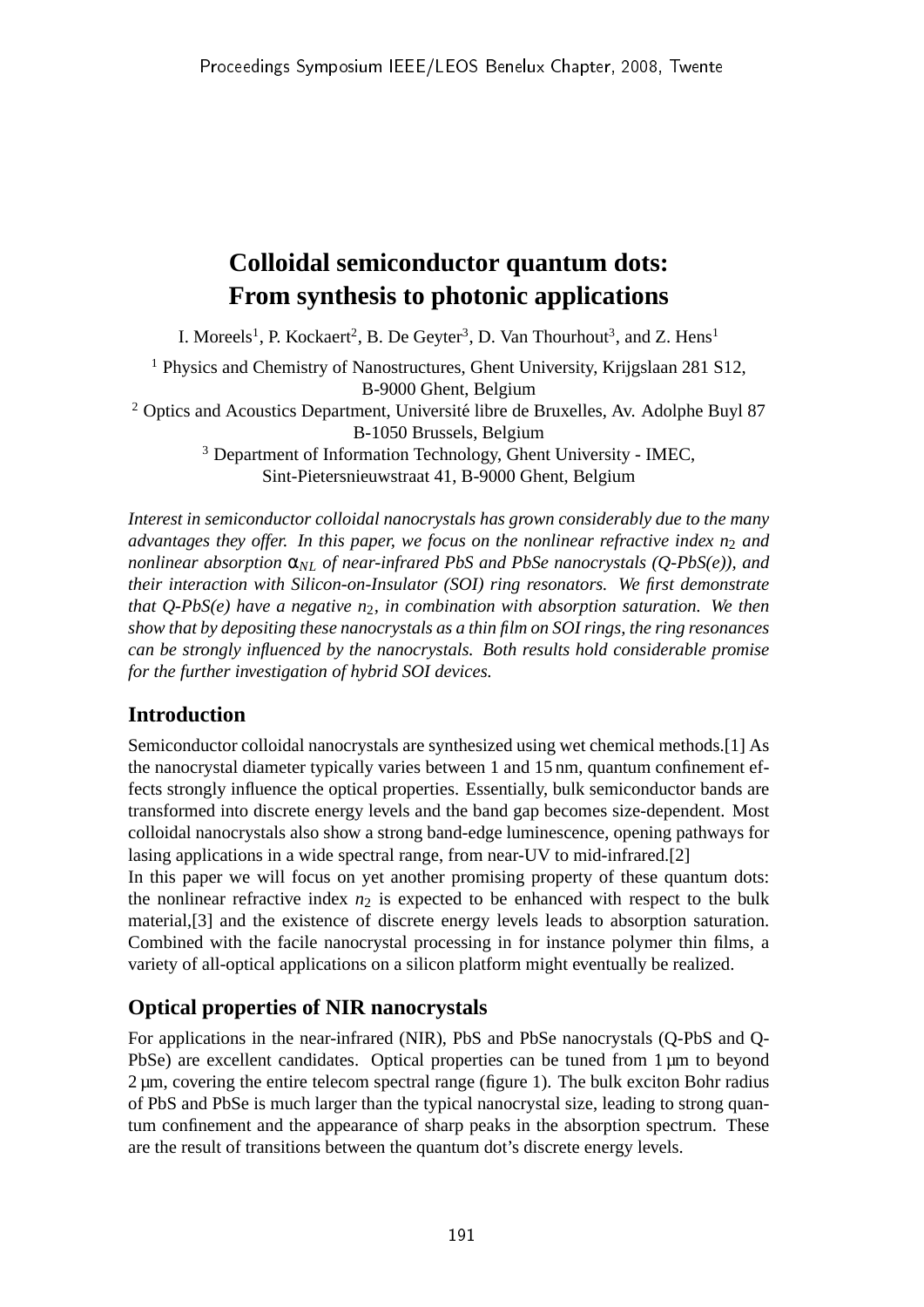

Figure 1: Absorbance spectra of different Q-PbSe suspensions. A blue shift of the transitions with decreasing Q-PbSe size is observed.

#### **The nonlinear refractive index**

We have studied the nonlinear refractive index  $n_2$  of Q-PbSe and Q-PbS suspensions with the Z-scan technique.[4, 5] This technique is well suited to determine both the sign and magnitude of  $n_2$ , given that the laser beam intensity  $I_0$  is known. Figure 2(a) shows a typical  $n_2$ -spectrum for a ca. 1  $\mu$ M Q-PbSe suspension ( $I_0 = 12 \text{ MW/cm}^2$ ). A strong resonance in  $n_2$  occurs in the vicinity of the absorption peaks, indicating that it originates from electronic transitions within the nanocrystal. Further evidence follows from the change in refractive index  $\delta n = n_2.I_0$  (figure 2(b)). At high *I*<sub>0</sub>, saturation is observed, which can be explained by the existence of discrete energy levels. As  $I_0$  increases, more electrons will be promoted to the first excited state, until this level is completely filled. Further increasing  $I_0$  will then no longer promote more electrons, leading to a saturation in δ*n*. Similar results are obtained for Q-PbS nanocrystals.

## **Absorption saturation**

The Z-scan technique has a major drawback. We studied  $n_2$  at energies around the band gap, using high repetition rate lasers (10–82 MHz). Consequently, thermal nonlinearities are unavoidable and they hamper the determination of the electronic  $n_2$ . A measurement of the nonlinear absorption coefficient  $\alpha_{NL}$  is not influenced by thermal effects. Figure 2(c) shows the absorbance spectrum of the Q-PbS suspension used. We measured  $\alpha_{NL}$  at 1.55 µm, using a 57.5 µm wide Gaussian beam. In figure 2(d), we show that  $\alpha_{NL}$  decreases with increasing optical power. The bleaching can again be explained by state filling of the quantum dot's energy levels at high optical intensities, confirming the electronic origin of the nonlinear optical properties.

## **Hybrid nanocrystal - SOI ring resonators**

Following these promising results, the interaction of Q-PbS and Q-PbSe with the evanescent wave of a Silicon-on-Insulator (SOI) notch filter (figure  $3(a)$ ) was studied. First, a 1 µm photoresist layer was spincoated on top of the entire structure, after which optical lithography was used to selectively remove the resist from the SOI ring. Next, a nanocrystal suspension was mixed with a polymer (polystyrene) and spincoated on top of the photoresist layer. The patterned resist ensures that direct contact between the doped polystyrene layer and the SOI structures is avoided, except for the ring resonator.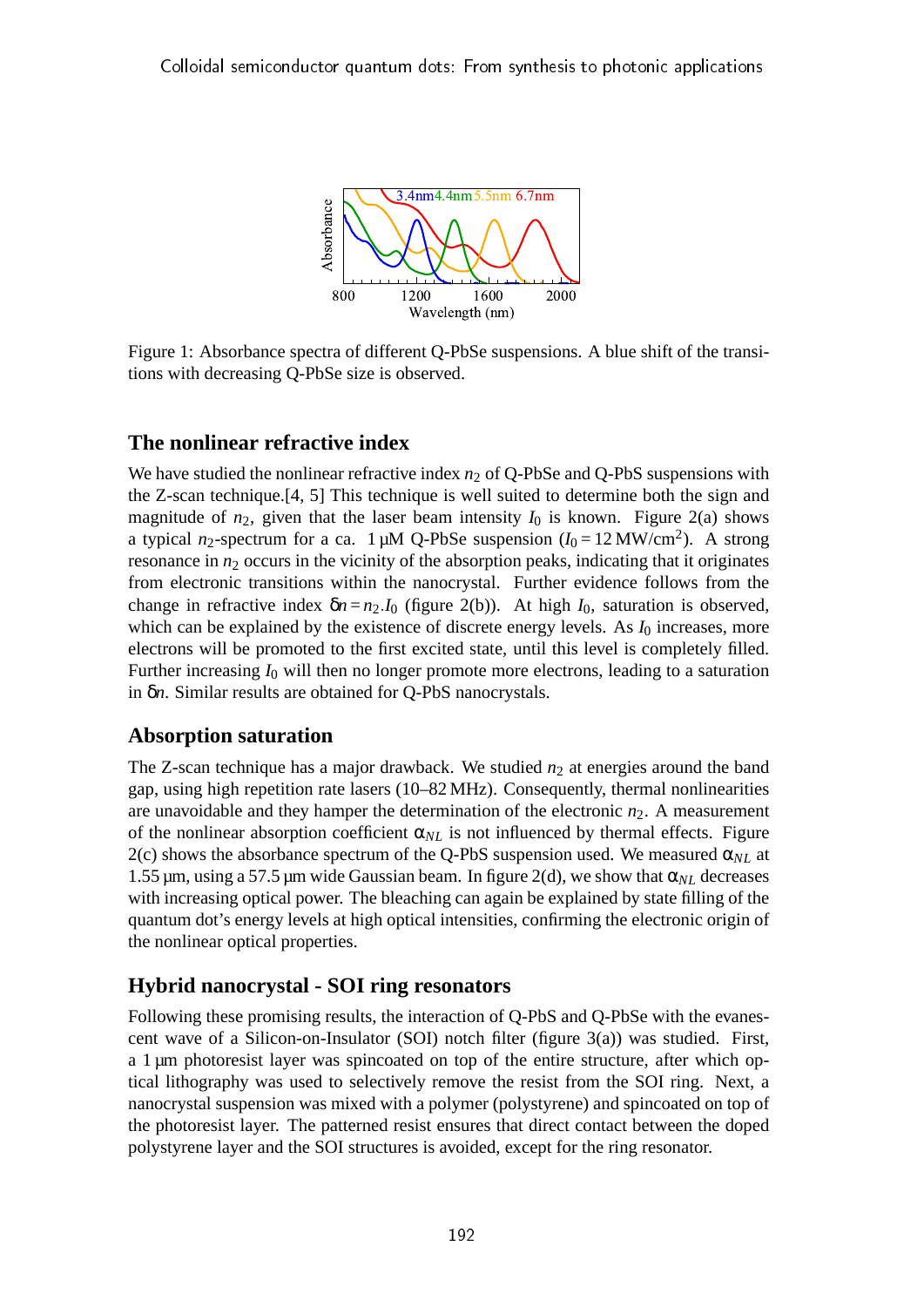

Figure 2: (a)  $n_2$ -spectrum (blue) compared to the absorbance spectrum (black). (b) Intensity dependence of δ*n*. A clear saturation is observed. (c) Q-PbS Absorbance spectrum of particles with a peak absorption at 1.55  $\mu$ m. (d) The nonlinear absorption coefficient  $\alpha_{NL}$ at 1.55 µm decreases with increasing optical intensity.

Figure 3(b) shows a typical transmission spectrum of a coated notch filter with length  $L = 39.4 \,\mu$ m and group index  $n<sub>g</sub> = 4.16$ . To gain insight in the interaction between the Q-PbSe doped thin film and the SOI ring, the loss per circulation *a* of the ring and transmission *t* of the coupling section were calculated from the resonance linewidth *F* and depth *D*:[6]

$$
F = \frac{(1 - at)\lambda_0^2}{\pi L n_g \sqrt{at}}, \quad D = \frac{(a - t)^2}{(1 - at)^2}
$$
 (1)

-2log(*a*) then represents the absorption coefficient of the ring. It is compared to the Q-PbSe absorbance spectrum in figure 3(c). The excellent agreement confirms a strong coupling of the light in the ring resonator to the Q-PbSe doped thin film.

In a second example, the volume fraction of Q-PbS nanocrystals in the polystyrene layer was varied between 0.75 and 6.6. Figure 3(c) shows that the ring resonances shift toward higher wavelengths as *f* increases. This is due to the increase in the refractive index of the doped polymer cladding, which in turn increases the effective refractive index of the ring. Also, the Q-factor decreases strongly (figure 3(d), black dots). Calculation of *a* and *t* shows that the decrease in Q-factor is mainly due to the strong decrease of *a* (blue dots). *t* remains fairly constant (red dots). This again demonstrates that the transmission spectrum of the notch filter is strongly influenced by the nanocrystal absorption.

#### **Conclusions**

Q-PbS and Q-PbSe show strong NIR, size-dependent absorption peaks. A negative  $n_2$  is observed and the electronic origin is established by the saturation of  $\alpha_{NL}$  and  $\delta n$ . After depositing a nanocrystal doped polymer on a SOI notch filter, the transmission spectrum can be efficiently tuned by the quantum dot absorption. These results hold considerable